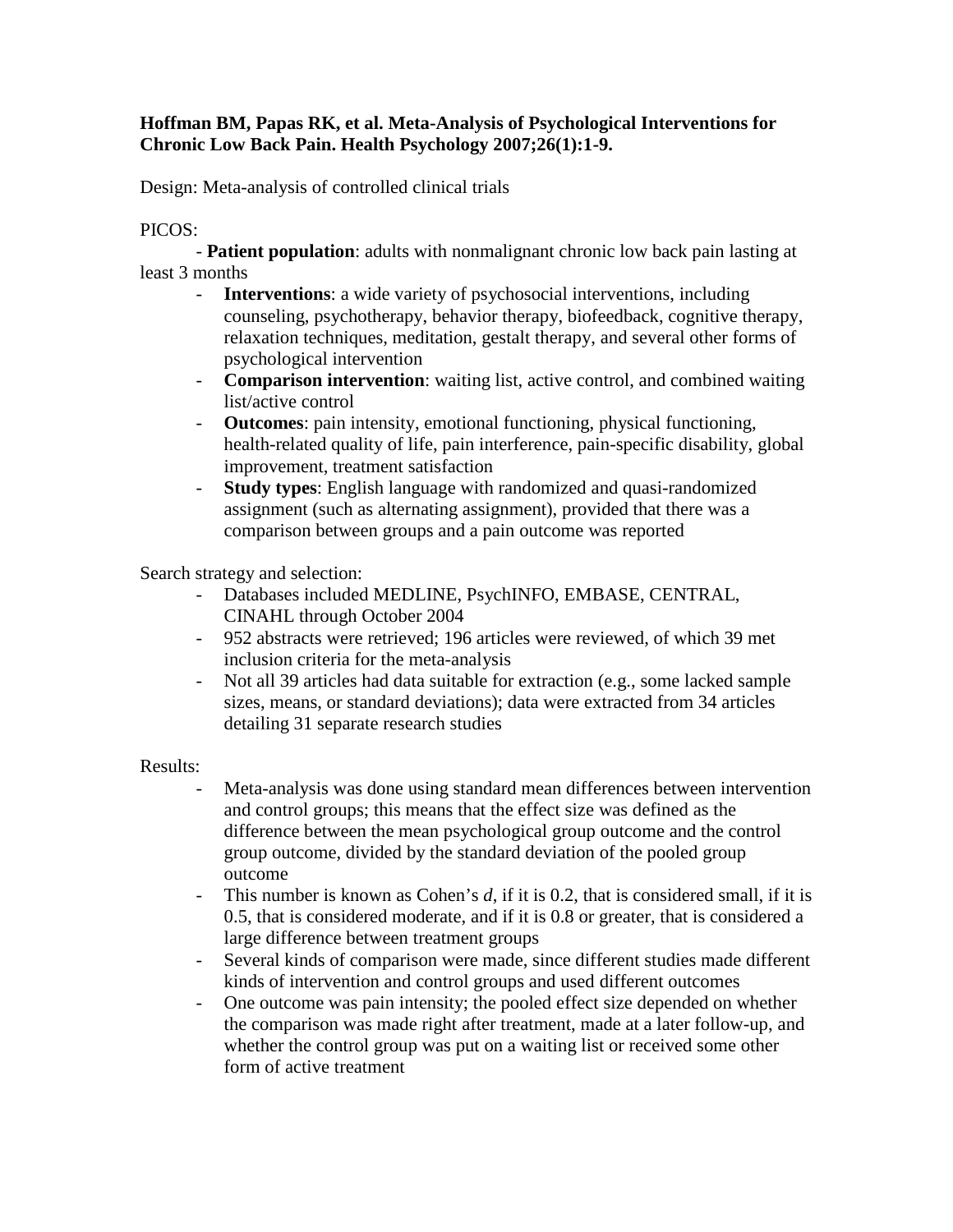- o When pain intensity was compared at the end of treatment, combined psychological and multidisciplinary treatment was superior to a waiting list; data from 7 studies with 382 participants gave a Cohen's *d* of 0.5, which is moderate; however, when the control group received an active treatment, using data from 5 studies with 308 participants, *d* was much smaller, only 0.06, which is statistically the same as zero
- o When pain intensity was compared between combined psychological and multidisciplinary treatment and an active control at follow-up, data from 5 studies with 393 participants gave a *d* of only 0.16, which was also not statistically significant
- o Cognitive-behavioral treatment (CBT) was superior to waiting list for pain intensity; 4 studies with 256 participants gave a *d* of 0.62 at the end of treatment
- o CBT was not superior to self-regulatory treatment (biofeedback and relaxation training) on pain intensity or depression at the end of treatment; for depression, self-regulatory treatment was slightly better than CBT, with 3 studies and 182 participants yielding a *d* of 0.41
- While numerous other comparisons were made, most of them had low heterogeneity in the meta-analysis, suggesting that the estimated effect sizes were similar across studies

Authors' conclusions:

- Psychological interventions appear to be superior to wait-list controls for pain intensity and health-related quality of life; and for work-related disability
- There is less superiority of psychological over other active interventions
- Self-regulatory treatments such as biofeedback and relaxation training have fairly strong effects, and may outperform CBT on relieving depression
- The findings of effectiveness of psychological interventions are fairly robust, and should encourage confidence among clinicians and researchers

Comments:

- The research question is an intrinsically difficult one to examine by metaanalysis, because the psychological interventions are so variable in their approaches and applications that a statistically significant effect size cannot be applied to endorse any one therapeutic method
- One minor ambiguity in the study selection is that quasi-randomized studies (such as alternating sequence rather than true randomization) were considered eligible for inclusion into the meta-analysis; yet many studies were excluded for failure to randomize
- Unlike Cochrane meta-analyses, which show forest plots for each comparison, stating which studies were used in each comparison, this meta-analysis gives no information about which studies were used to compile the pooled effect sizes
	- o The authors were contacted for more information, and supplied additional data for many of their analyses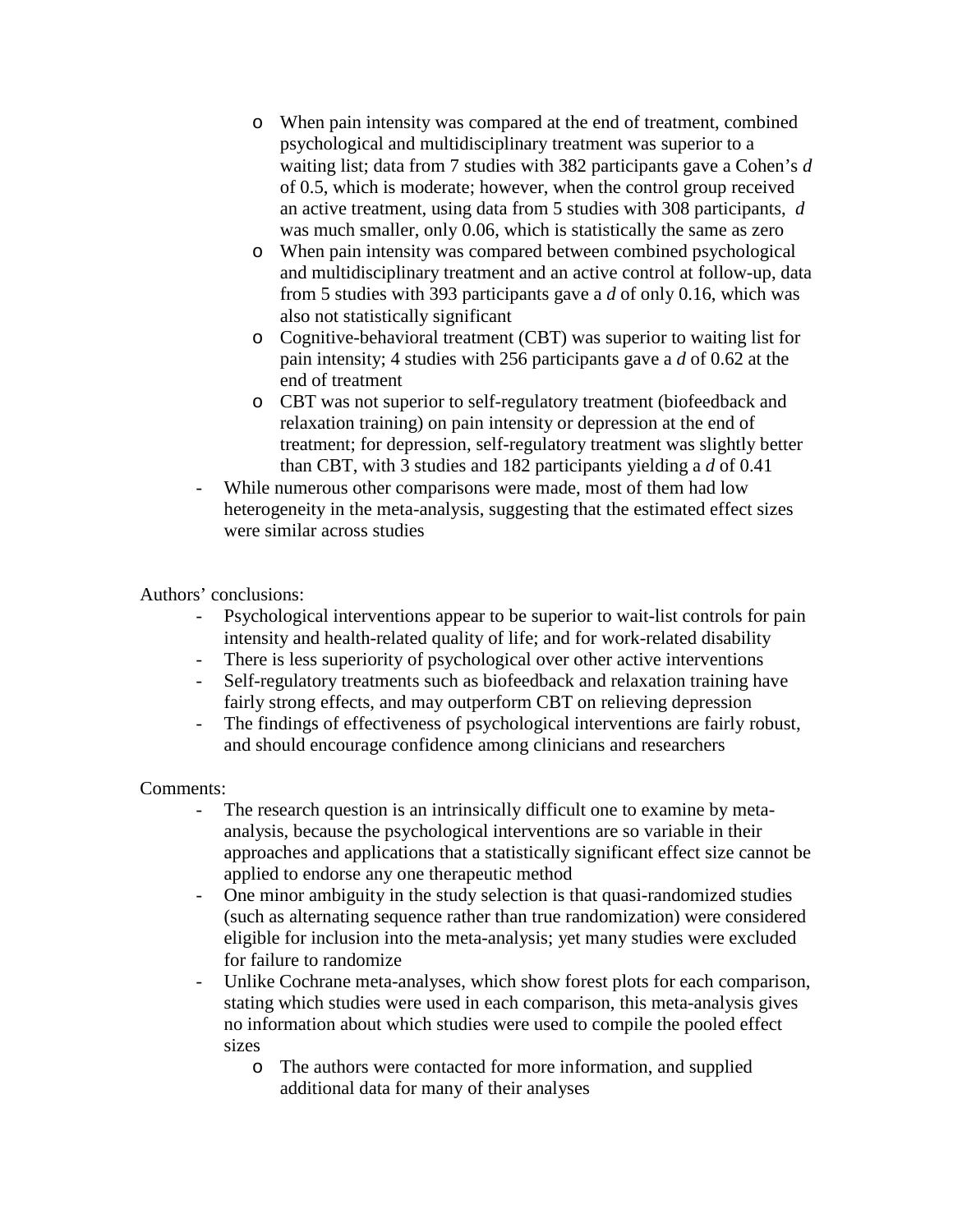- The authors used fail-safe N to estimate how many unpublished studies with effect sizes of zero would be needed to reduce the significance of the pooled results to a statistically non-significant value (p>0.10)
- Fail-safe N is sometimes employed to deal with the so-called "file-drawer problem," which postulates that many studies with null results end up being filed away rather than submitted for publication; if N is small, this suggests that it would not require a large number of additional null studies to create a meta-analysis with a non-significant pooled effect size
	- o If N is large, this suggests that the meta-analysis results are likely to be robust to the discovery and publication of unpublished null studies
- Fail-safe N has some problems which have caused it to fall into disfavor since it was put forth in 1979; its focus on p values and statistical significance rather than on clinically meaningful effect sizes is the major objection to its use (the 2008 Cochrane
- Fail-safe N for the comparison of CBT vs. wait-list on pain intensity (the top line of Table 4), states that 4 studies were used to estimate a *d* of .62, and that fail-safe N was 4.07
- RevMan software was used to create a forest plot using data supplied by the authors on request, and is appended below; the value of *d* is very close to .62



- Not all of the numbers match exactly, but the overall effect estimate is close
- Fail-safe N of 4 was tested by imagining that four other studies of the same sample size and standard deviations had been done, but that in each study, the mean outcome of the control group was equal to that of the experimental group; that is appended below

|                                                                                                  | . .          |             |       |          |           |       |                             |                              |                                         |
|--------------------------------------------------------------------------------------------------|--------------|-------------|-------|----------|-----------|-------|-----------------------------|------------------------------|-----------------------------------------|
|                                                                                                  | Experimental |             |       | Control  |           |       | <b>Std. Mean Difference</b> |                              | <b>Std. Mean Difference</b>             |
| <b>Study or Subgroup</b>                                                                         | Mean         | SD.         | Total | Mean     | <b>SD</b> | Total | Weight                      | IV, Random, 95% CI           | IV, Random, 95% CI                      |
| Imaginary 2001                                                                                   | 10.38        | 11.37       | 16    | 10.38    | 9.05      | 12    | 11.2%                       | $0.00$ [-0.75, 0.75]         |                                         |
| Imaginary 2002                                                                                   | 3.7          | 1.8         | 14    | 3.7      | 2.5       | 9     | 9.3%                        | $0.00$ [-0.84, 0.84]         |                                         |
| Imaginary 2003                                                                                   |              | 15.91 11.63 |       | 24 15.91 | 12.35     | 21    | 16.2%                       | $0.00$ [-0.59, 0.59]         |                                         |
| Imaginary 2004                                                                                   |              | 44.33 28.45 | 21    | 44.33    | 20.97     | 18    | 14.6%                       | $0.00$ [-0.63, 0.63]         |                                         |
| Newton-John 1995                                                                                 |              | 10.38 11.37 |       | 16 17.56 | 9.05      | 12    | 10.7%                       | $-0.67$ [ $-1.44$ , $0.10$ ] |                                         |
| Turner 1982                                                                                      | 3.7          | 1.8         | 14    | 6.6      | 2.5       | 9     | 7.7%                        | $-1.33$ [ $-2.27, -0.40$ ]   |                                         |
| Turner 1988                                                                                      | 15.91        | 11.63       |       | 24 22.14 | 12.35     | 21    | 15.8%                       | $-0.51$ [ $-1.11$ , $0.08$ ] |                                         |
| Turner 1993                                                                                      |              | 44.33 28.45 | 21    | 48.06    | 20.97     | 18    | 14.5%                       | $-0.14$ [ $-0.77, 0.49$ ]    |                                         |
| <b>Total (95% CI)</b>                                                                            |              |             | 150   |          |           | 120   | 100.0%                      | $-0.28$ [ $-0.56$ , $0.01$ ] |                                         |
| Heterogeneity: Tau <sup>2</sup> = 0.04; Chi <sup>2</sup> = 9.16, df = 7 (P = 0.24); $I^2 = 24\%$ |              |             |       |          |           |       |                             |                              | $-0.5$<br>0.5                           |
| Test for overall effect: $Z = 1.92$ (P = 0.06)                                                   |              |             |       |          |           |       |                             |                              | Favours experimental<br>Favours control |

- If these four imaginary studies had been combined with the published studies, the effect size ( *d*) would be only 0.28 instead of 0.58, and the 95% confidence interval (the Total at the bottom) would cross the null value of 0, making it "not statistically significant"
- The other fail-safe Ns in Tables 2, 3, and 4 have similar interpretations